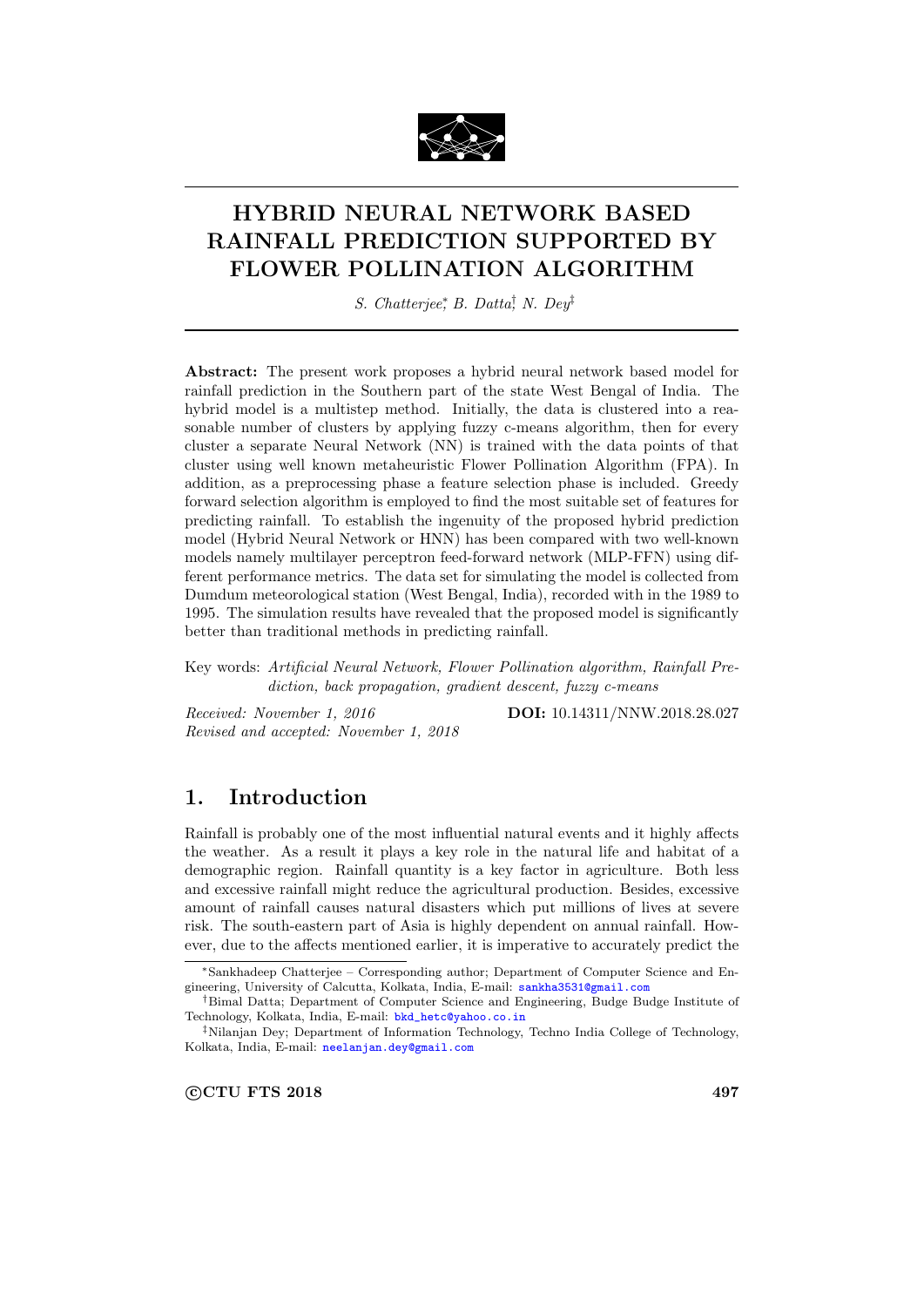rainfall quantity. From the point of view of weather prediction, several attempts have been made by meteorologists to accurately predict the quantity of rainfall in a geographic region. Studies have revealed that the quantity of rainfall depends on other measurable weather parameters. However, such models involve computationally infeasible mathematical calculations in order to predict the rainfall quantity. Therefore, even after being accurate in several cases, such models are not suitable for rainfall predictions as it does not meet the current trend of predicting rainfall for small geographic regions [34]. A second type of rainfall prediction model has been proposed which utilizes machine learning models which aim at approximating the complex relation between the rainfall quantity and measurable weather parameters [15]. In case of real life applications, the machine learning based approach is highly suitable as it provides stable results in reasonable amount of time. Recent advancement in the research of weather predictions have indicated that Artificial Neural Networks (ANNs or NNs) could be a suitable choice for predicting different weather parameters [4, 10, 11, 14, 28, 29, 38]. Further, studies have established that the NN based models are robust, accurate and prone to noisy data which is common in weather prediction models [3, 8, 12, 19, 31, 37], [16]. Rainfall prediction has attracted the researchers and several successful models have been proposed. Quantitative rainfall prediction in the Indian subcontinent using several NN based models have been proposed [33]. Nanda et al. [33] compared four different machine learning based models namely multilayer perceptron feed-forward network, ARIMA, Legendre polynomial equations, and FLANN models. The study revealed that FLANN based rainfall prediction model is most accurate. Hourly data has been utilized to predict short time rainfall prediction in Thailand [23]. The study utilized different weather parameters such as humidity, pressure, wet bulb temperature and cloudiness of sky to predict rainfall one to three hour ahead. The study has reported that wet bulb temperature is one of the key factors for such short term predictions using feature selection method.

Literature survey has revealed that ANN could be efficiently used for weather prediction tasks [26]. In spite of immense success of ANN based models in predicting weather parameters, it suffers from a significant problem regarding the training algorithms. The traditionally used training algorithms are based on gradient descent method. These algorithms try to find the optimal weight values of ANN by minimizing an error function which works as an estimator of how well an ANN is. However, these algorithms are local optimization algorithms which are ill suited for training ANNs. These algorithms do not ensure optimal weights for the ANN. Besides, recent studies have revealed that the performance of ANN is better than traditional classifiers in several engineering and science applications [1, 5, 35].

Consequently, the present article proposes a Hybrid Neural Network (HNN) based machine learning model for rainfall prediction [39], [20], [9] based on weather data consisting of features namely vapor content, relative humidity, atmospheric pressure, and temperature. The data is gathered by Dumdum meteorological center situated at West Bengal, India within a span of six years. In the training phase the HNN model involves two different phases. In the first phase, fuzzy c-means clustering algorithm is used to cluster the dataset into a reasonable number of clusters. After that the data of each cluster is used to train a separate classifier. To overcome the problems faced in traditional ANNs, a recently proposed well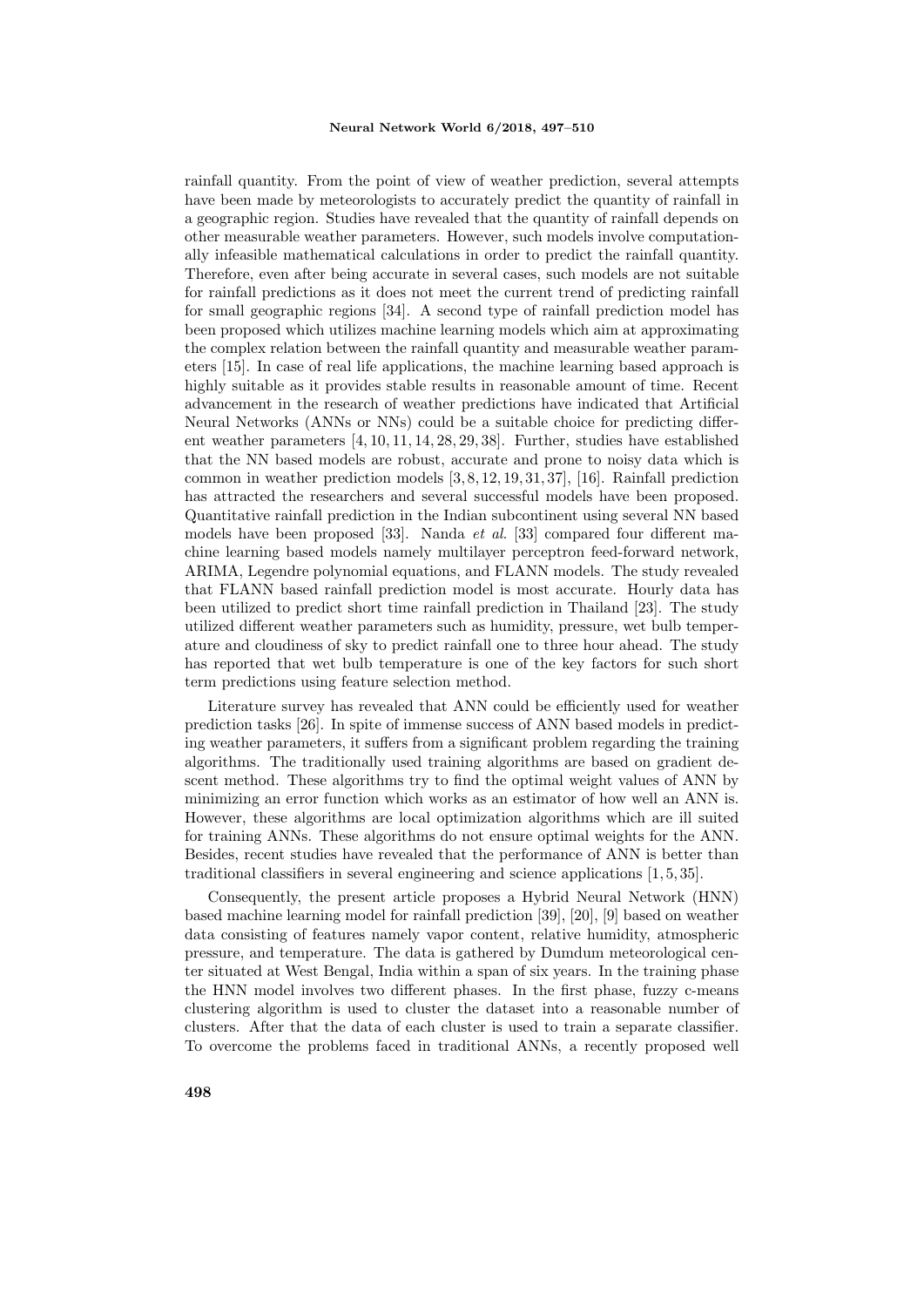known metaheuristic Flower Pollination algorithm (FPA) has been used to train the NNs in the HNN model. The prediction model is used for predicting rainfall quantity and also for a classification task where the data samples are considered to be in two different classes, one is 'Rain' which indicate the rainfall quantity on that day is positive. The second class is 'No Rain' which corresponds to data samples where the rainfall quantity is recorded '0'. The proposed model has been compared with two different well-known classifiers namely MLP-FFN and NN trained with backpropagation algorithm by using different performance metrics namely accuracy, precision, recall and F-measure. The simulated experimental results revealed that the proposed model is superior to other models in predicting rainfall. Furthermore, to establish the ingenuity of the results achieved by the proposed model Wilcoxon Rank test with  $5\%$  level of significance is reported.

The rest of the article is arranged as follows; Section 2 introduced the proposed Hybrid Neural Network based model with details, including the multi-step training phase. Thereafter, Section 3 discussed experimental methods. Finally Section 4 reported the simulated results with an comparison with other classifier, and statistical significance test as well.

### 2. Proposed method

The current study proposes a novel hybrid neural network (or HNN) model for rainfall prediction. The training phase of the HNN method consists of two different stages. The first stage clusters the data points into a suitable number of clusters. Next, for each cluster a separate ANN model is used. Studies have revealed that traditional ANNs might not perform well if trained using gradient descent based algorithms [11], [10]. Thus, in the current study a well-known metaheuristic algorithm called the Flower pollination Algorithm is used to train the NNs. The following subsections discusses on the methods.

### 2.1 Metaheuristic supported Neural Network

Artificial Neural Networks or Neural Networks are widely used in prediction and classification tasks. It is achieved by training the NNs using a suitable amount of data regarding the pattern of our interest. Traditionally, gradient descent based algorithms are used to train NNs [30]. The quality of the trained network can be determined by measuring the deviation between the expected output and calculated output. The training algorithms are designed to minimize such an error function which estimates the quality of the NNs. In this process the weights of NNs are adjusted in such a way that the error function can be minimized as far as possible [6]. However, gradient descent based algorithms are ill suited to find the optimal weight values for the NNs. These algorithms are local search based algorithms and often stuck into local optima values in spite of the presence of a global optima value of the error function [36]. The problem is further escalated from the fact that the starting point of the searching process highly affects the probability of achieving the global optima. The problem can effectively solved using global optimization techniques in the training phase of NNs. Recent studies have revealed the potential of using metaheuristic algorithms in order to train NNs.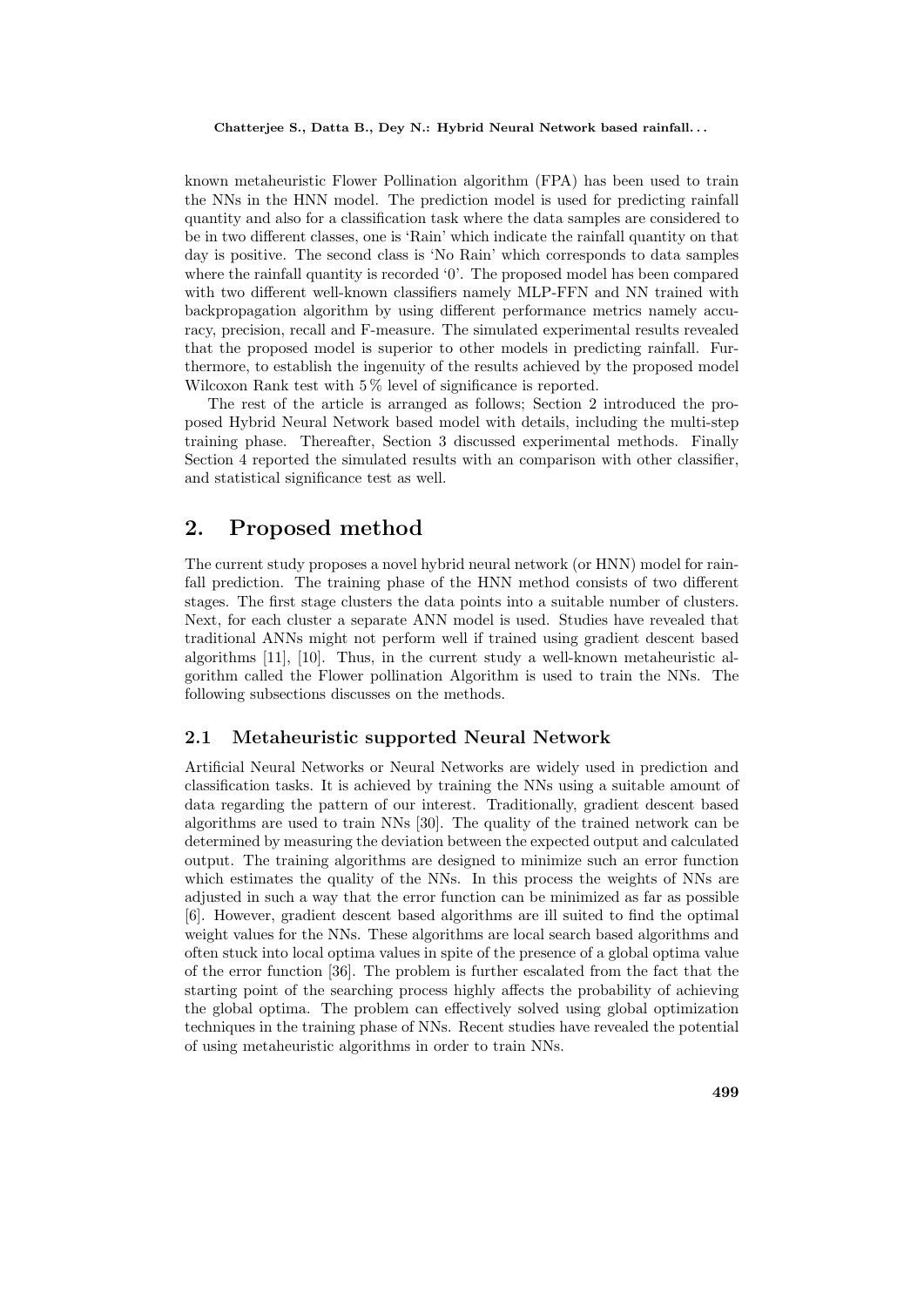A typical multilayer feed-forward network [13] consists of three types of neuron layers. First, in the input layer the number of neurons is equal to the number of features of the training data. Next, is the hidden layer where, the number of neuron is user dependent or it is needed to be decided based on some criteria. If fully connected network architecture is considered the total number of connection between input and hidden layer is equal to  $N_i \times N_h$ , where  $N_i$  is the number of neurons in the input layer,  $N_h$  is the number of neurons in hidden layer. Finally, if the output layer contains  $N<sub>o</sub>$  number of neurons, the total number of connections between hidden and output layer is  $N_i \times N_h$ . Thus, total number of neural connections of such network is equal to  $N_h \times (N_i + N_o)$ . Hence, the training phase of the NN can be framed as an optimization problem as follows; Minimize  $E(\mathbf{W})$ ,  $\mathbf{W} = [W_0, W_1, \dots W_N]$ . 'E' denotes the objective (error) function, 'W' is an 'N' dimensional vector where 'N' is equal to  $N_h \times (N_i + N_o)$ . Thus, 'W' represents the weight vector corresponding to a NN. Magnitude of every component of the vector varies in between '0' and '1'. The metaheuristic algorithm minimizes the objective function and finally finds the optimal weight vector that provides minimum objective function value.

In the current study, a well-known metaheuristic algorithm known as flower pollination algorithm (FPA) [42] has been employed to train the NNs for the hybrid model. The metaheuristic is inspired by the pollination process of the flowers. Biotic and cross pollination have been used for global pollination process while the local search is accomplished by means of abiotic and self-pollination. Natural pollinators are simulated by using levy flights. Studies have revealed the ingenuity of the FPA algorithm over other metaheuristics [2, 7, 24, 40]. Motivated by this, this algorithm has been employed in the current study in training the NNs of the HNN model. The objective function used in the optimization process is root mean squared error (RMSE) [11].

### 2.2 Hybrid Neural Network model

The present work proposes a Hybrid Neural Network (HNN) model which is supported by a multistep training phase. Initially, the data points are grouped into a suitable number of clusters. In the current study, fuzzy c-means algorithm [17] has been used to cluster the data points into a suitable number of clusters. The suitable number of clusters has been decided by trial and error method. Next for each cluster a separate NN is employed and trained to build the model. It is motivated by the fact that for highly distributed data it could be hard for a single NN. Thus, it could be beneficial, if the data points are clustered into reasonable number of groups and apply a separate NN for each cluster.

Therefore, different NNs will learn the different part of the whole pattern. The hypothesis is tested by comparing this HNN model with two other well-known NN based models. For training the NNs of HNN model, scaled conjugate gradient descent algorithm [32], has been employed, which is benchmarked against backpropagation algorithm. Fig. 1 depicts the HNN model for two clusters. In the present study fuzzy c-means algorithm is employed on initial data points to group tem into a suitable number of clusters. Thereafter, data points of each cluster are used to train one NN thereby enabling a particular neural network to learn the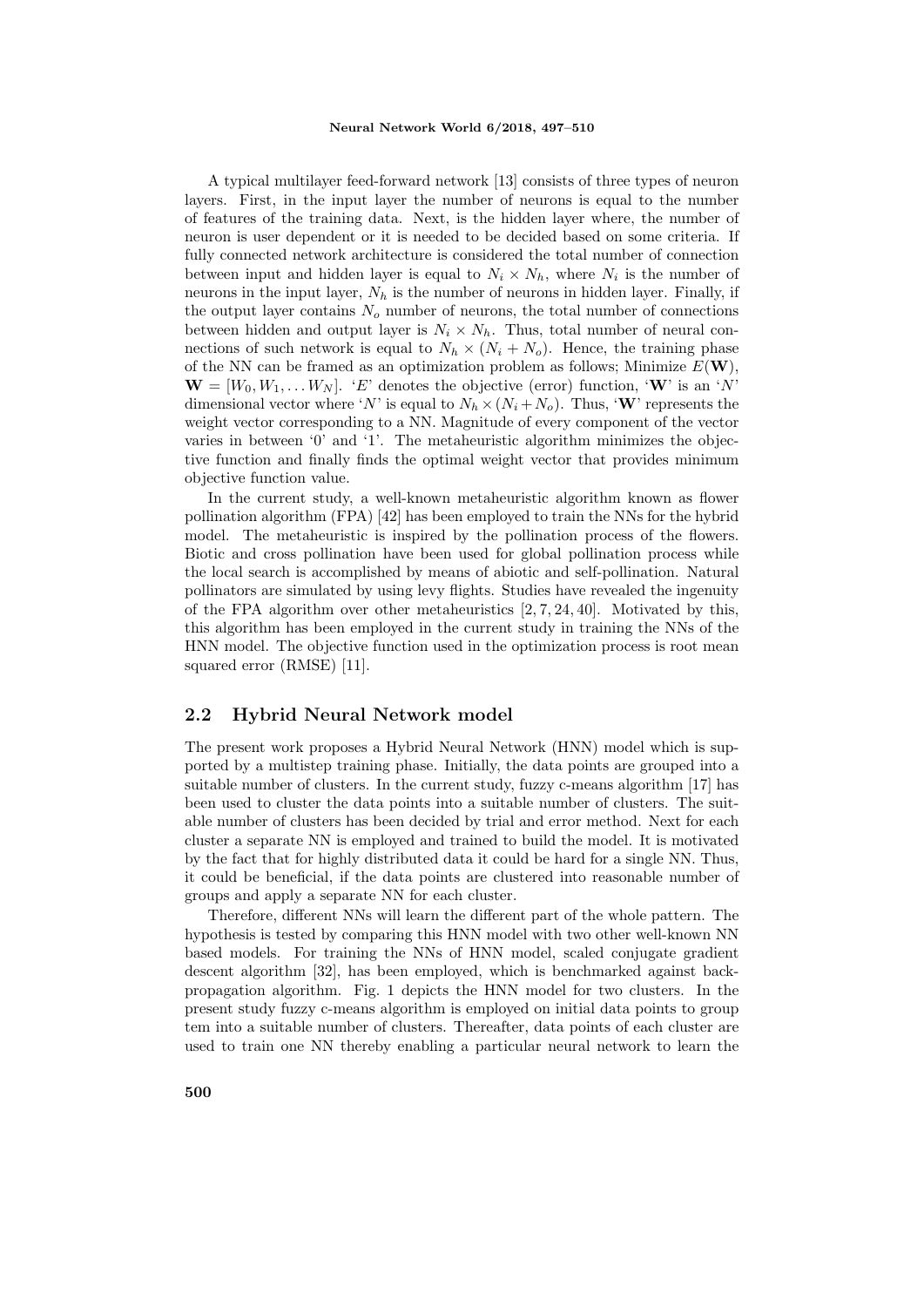Chatterjee S., Datta B., Dey N.: Hybrid Neural Network based rainfall. . .



Fig. 1 Hybrid neural network model.

pattern for a specific group of data points of the whole data. During testing phase, membership of the testing sample is determined and the corresponding NN trained for that cluster is used to predict the rainfall value. The number of ANNs employed for every cluster can be increased further to enhance the accuracy. However, this increment might affect the time complexity. Thus, in the current study, only one ANN is employed for every cluster to keep the model simple.

# 3. Experimental methodology

The proposed HNN method has been used to predict the rainfall quantity of the southern part of state West Bengal of India using a data set which is collected from Dumdum meteorological station. The features are tabulated in Tab. I. Fig. 2 depicts the experimental methodology. Before applying the predictive models for the classification task, a preprocessing phase is employed in order to find out the most important features in this classification task. Finding out the important features, help in overcoming the problems with over fitting and computational complexity. There are eight features in the actual dataset. Using the feature

| Attribute                   | Details                   |
|-----------------------------|---------------------------|
| Min_Pressure                | Minimum pressure (in mb)  |
| Min <sub>-Vapour</sub>      | Minimum vapor quantity    |
| Min _Relative Humidity      | Minimum relative humidity |
| Min <sub>-Temperature</sub> | Minimum temperature       |
| Max_Pressure                | Maximum pressure (in mb)  |
| Max_Vapour                  | Maximum vapor quantity    |
| Max_Relative Humidity       | Maximum relative humidity |
| Max_Temperature             | Maximum temperature       |

Tab. I Set of initial features of the dataset.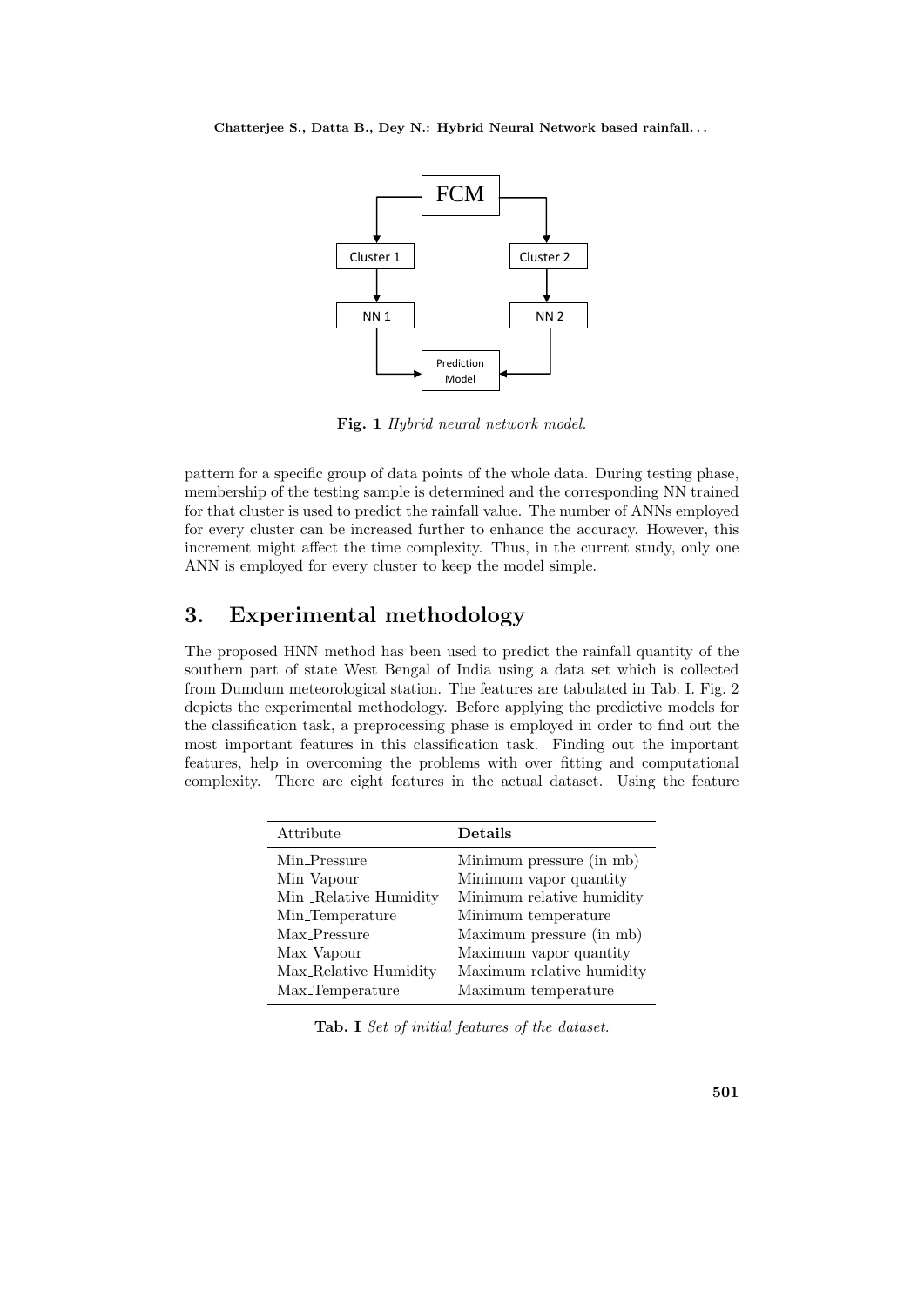

Fig. 2 Figure demonstrates the flow of experiment in the current study.

selection phase we would like to find out the set of most suitable features for rainfall prediction. To accomplish this task, a greedy forward selection algorithm [18] is utilized. The algorithm starts with feature subsets of size one. Then in subsequent iterations the feature subsets of size two, three, and more are evaluated to find out the best feature set.

The greedy forward selection algorithm is computationally efficient and it explicitly works with sparse solutions. In the current study the initial set of features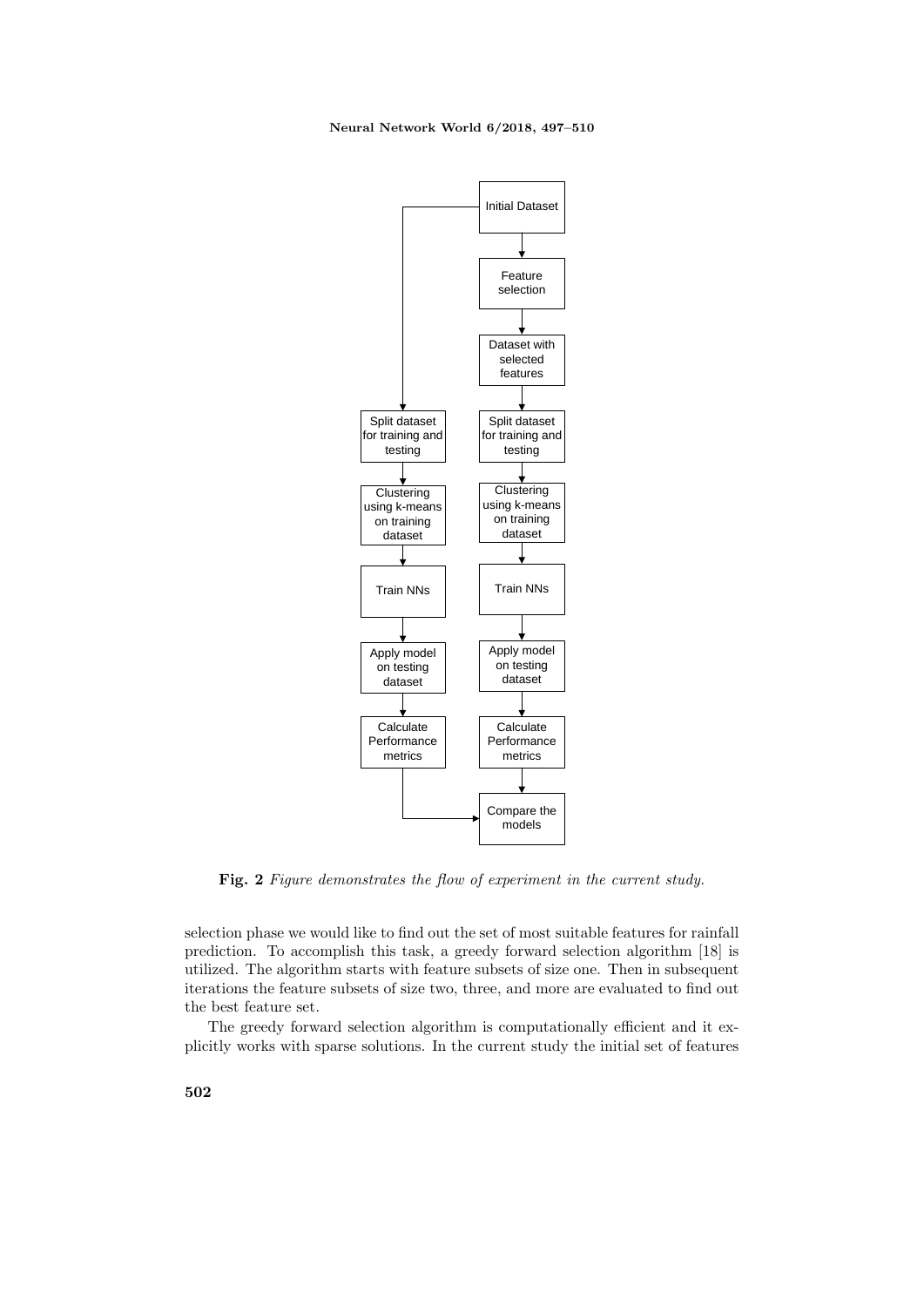are depicted in Tab. I. The feature selection phase is applied on this set of features. Tab. III. depicts the finally selected set of features.

After applying the pre-processing stage, fuzzy c-means algorithm is used to cluster the dataset into a reasonable number of clusters. In the current study the dataset is clustered into two clusters. 10-fold cross validation method is used in testing phase of the proposed model. The experiments are carried out to establish the significance of feature selection phase. Results have been reported for different models before and after feature selection. To establish the ingenuity of the proposed model the proposed HNN model is compared with three different models namely BPNN which is NN trained with simple backpropagation algorithm, secondly it is compared with MLP-FFN which is trained with scaled conjugate gradient descent algorithm. The proposed model is also compared with a similar HNN model with the exception that the NNs are trained with gradient descent algorithm. The comparison is done in term of confusion matrix based performance measuring metrics such as accuracy, precision, recall, and f-measure [27].

# 4. Experimental results & discussion

The experimental setup described in Section 3 has been followed and the models in the current study are implemented in MATLAB (version 2015a) in a 4GB Intel i3 machine. For implementing NNs for the proposed HNN model Neural Network Toolbox (MATLAB 2015a) has been used. For HNN (gradient descent), scaled conjugate gradient descent algorithm has been used to train the network. Cross entropy was chosen as the objective function. Fuzzy c-means from Fuzzy Logic Toolbox (MATLAB 2015a) has been used for implementing the initial clustering phase. Tab. II reports the features in the initial dataset. It has eight different features namely the maximum and minimum values of pressure, vapor, relative humidity and temperature. After applying the greedy forward selection algorithm the weights assigned to the features by the algorithm are tabulated in Tab. II. A threshold 0.8 of weight value is used to select the final set of features. The threshold value is decided by a trial and error method. The threshold value is varied within range 0.2 to 0.9 and the set of features corresponding to every such threshold value

| Attribute                   | Assigned Weight |
|-----------------------------|-----------------|
| Min_Pressure                | 1.00            |
| Min <sub>-Vapour</sub>      | 0.00            |
| Min _Relative Humidity      | 0.37            |
| Min <sub>-Temperature</sub> | 0.01            |
| Max_Pressure                | 0.90            |
| Max_Vapour                  | 0.81            |
| Max_Relative Humidity       | 0.43            |
| Max_Temperature             | 0.37            |

Tab. II Feature set before feature selection operation.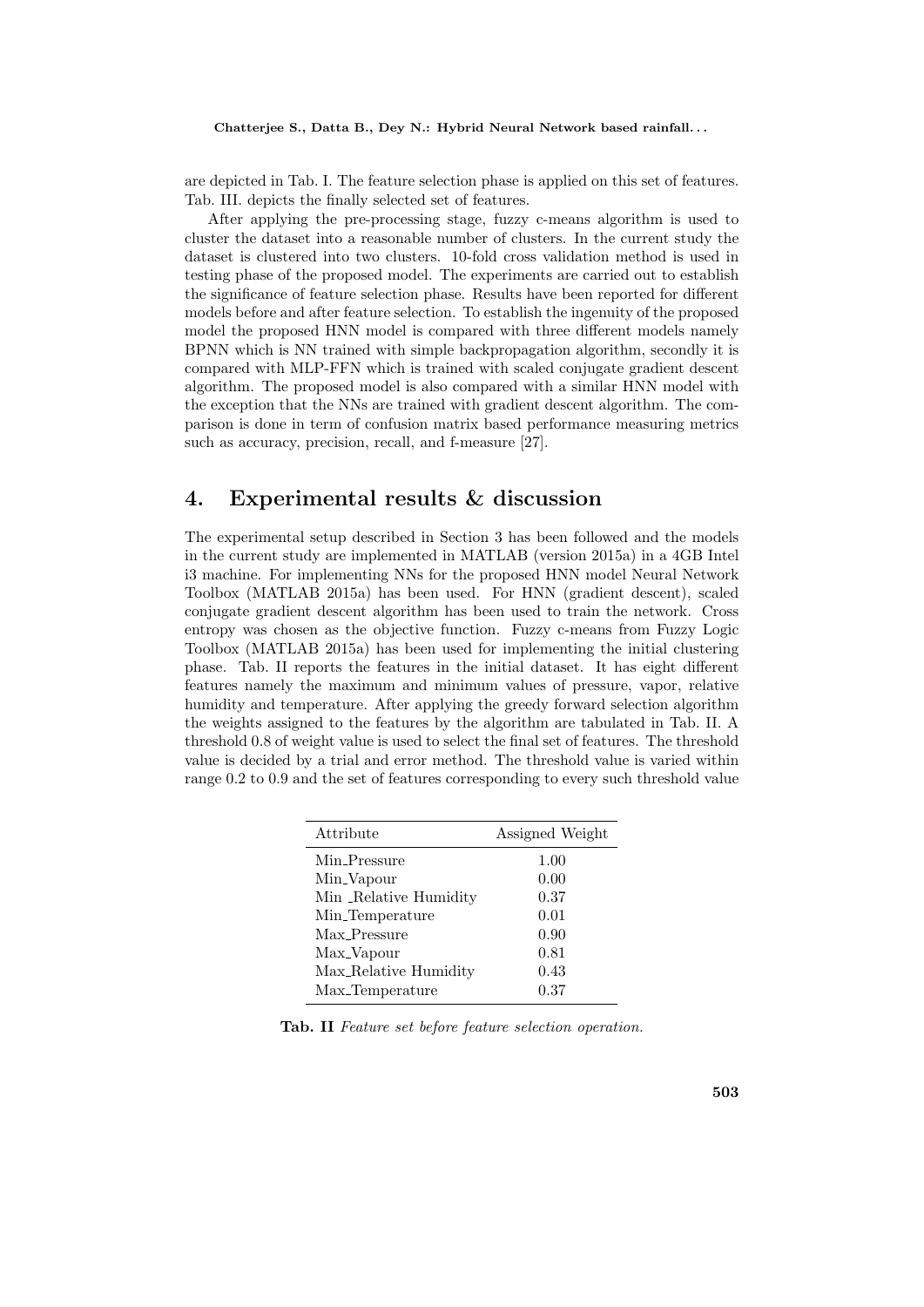is used to test the classifier accuracy. The set of features corresponding to highest accuracy is selected. The features selected are tabulated in Tab. III with their corresponding weights.

| Attribute    | Assigned Weight |
|--------------|-----------------|
| Min_Pressure | 1.00            |
| Max_Pressure | 0.90            |
| Max_Vapour   | 0.81            |

Tab. III Feature set after feature selection.

After applying the fuzzy c-means algorithm the clusters are depicted in Fig. 3. The number of clusters is set to two. It has been decided by a trial and error method. It has been found that if the number of clusters is 2, the achieved accuracy is best. A threshold on membership value 0.75 is used to get the crisp membership of the data points and the plot is obtained. Thereafter, for each cluster a separate NN is employed which is trained by FPA algorithm. The experimental setup of FPA algorithm is as in [24]. For rest of the models, the dataset is directly fed to the models and using 10-fold cross validation the performance metrics are tabulated. A plot of mean squared error vs. epoch for the data points in the cluster 1 is shown in Fig. 4. Fig. 5 depicts a plot of epoch wise gradient values for the MLP-FFN classifier. The plot reveals that the gradient is gradually decreasing and is expected



Fig. 3 Plot of data points after being clustered by fuzzy c-means algorithm. Where  'x' axis depicts Minimum Pressure and 'y' axis represents Maximum Pressure.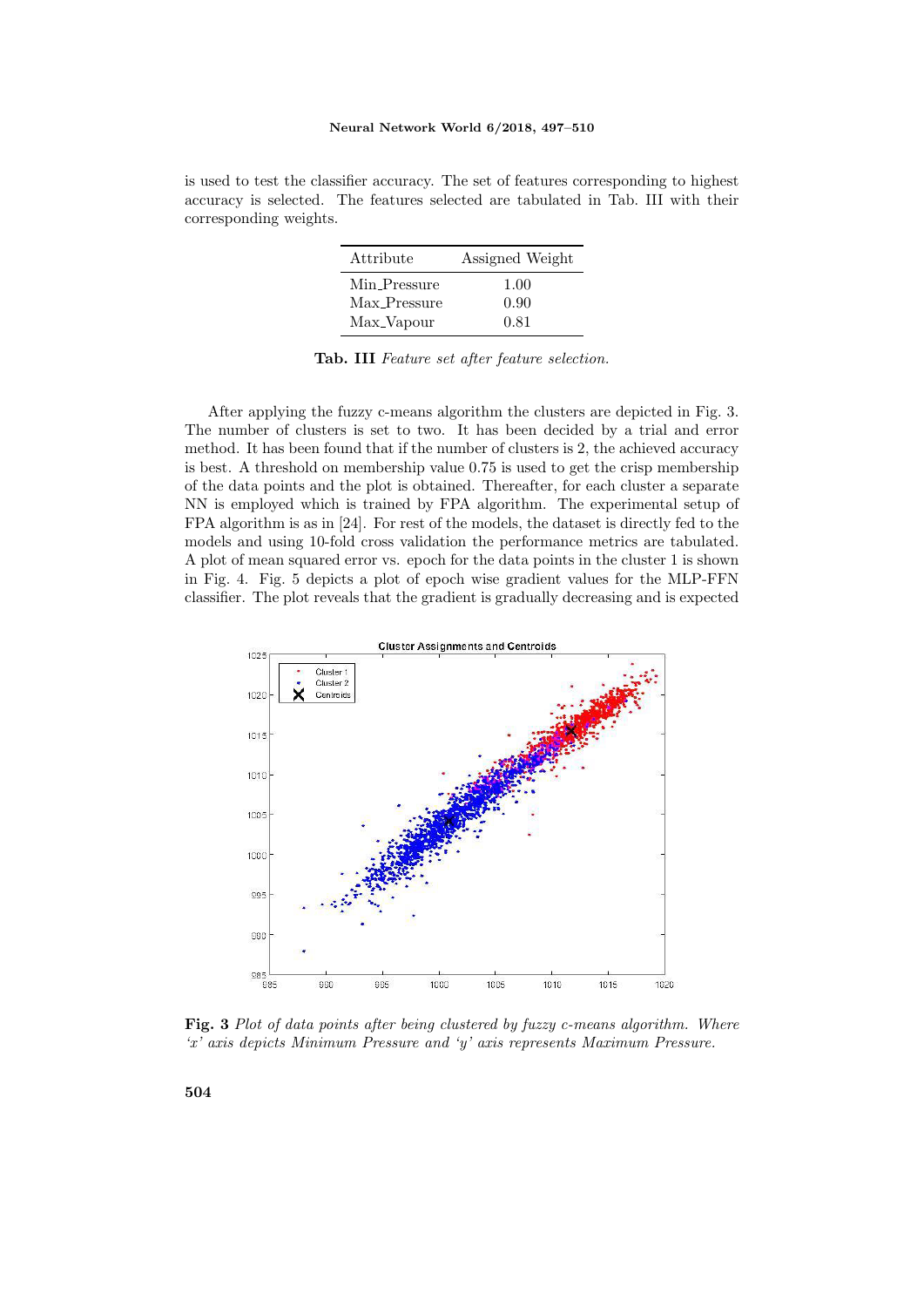### Chatterjee S., Datta B., Dey N.: Hybrid Neural Network based rainfall...

to converge to global optima. However, the values are fluctuating which indicates that the global optima might not be achieved.

The current work proposed the HNN model for a classification task. The data points are classified into two different classes. One class corresponds to data points



**Fig. 4** Plot of Mean squared error vs. epoch for training phase of NN being trained by data points of cluster 1.



**Fig. 5** Plot of gradient vs. epoch for training phase of NN being trained by data points of cluster 1.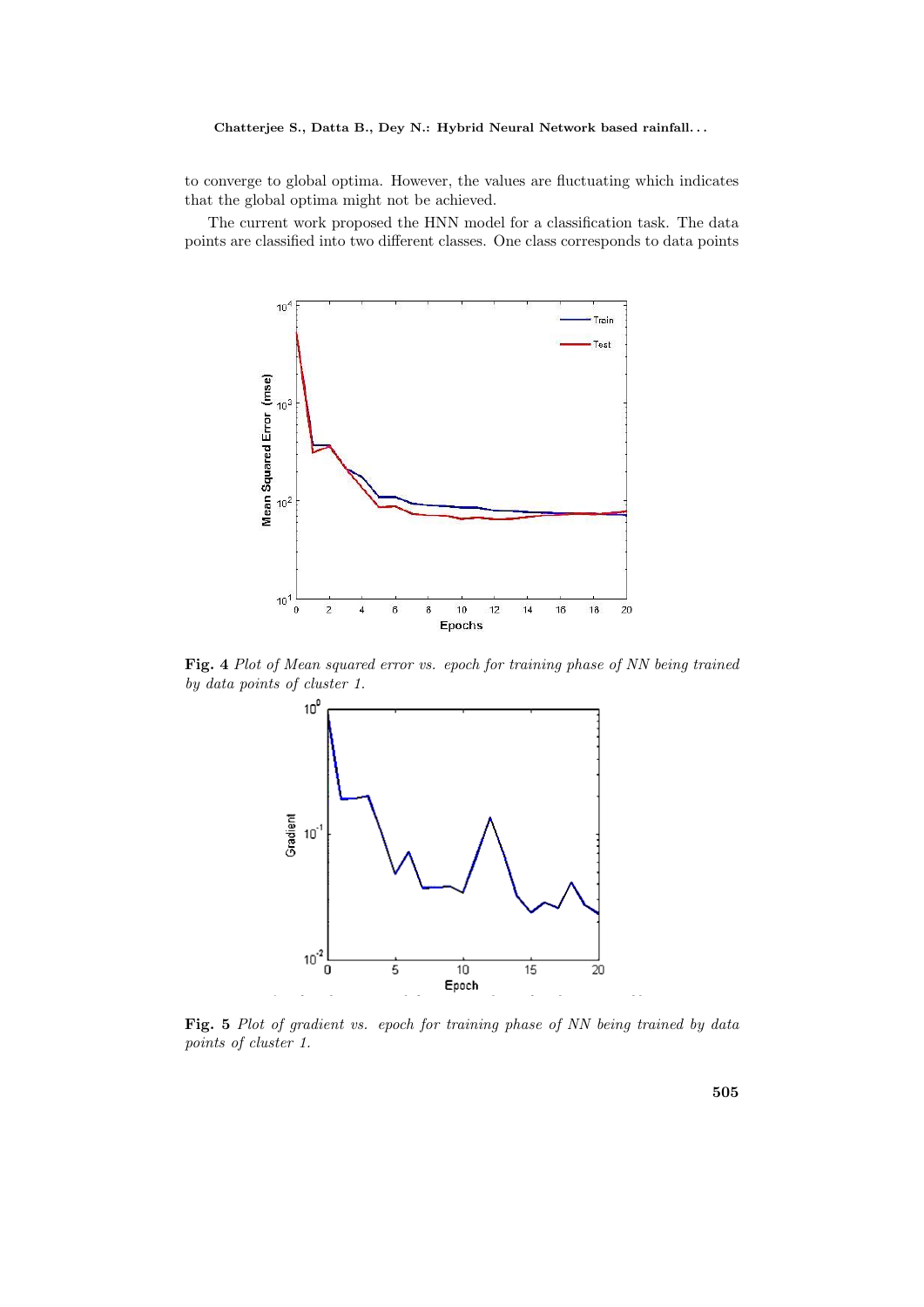where rainfall quantity is zero and the second class corresponds to positive rainfall quantity. The experimental results to study the effect of feature selection phase are tabulated in Tab. IV. It reveals that the BPNN method achieved an accuracy of 78.7 % before and 84.7 % after feature selection phase. A similar trend is observed for other performance measures as well. A significant improvement is found in the case of MLP-FFN classifier as well. The performance of proposed HNN trained by FPA algorithm is also improved after applying the feature selection method.

|                        | <b>BPNN</b>                           |                               | MLP-FFN                               |                               | HNN (Gradient Descent)                |                               |
|------------------------|---------------------------------------|-------------------------------|---------------------------------------|-------------------------------|---------------------------------------|-------------------------------|
| Performance<br>Measure | <b>Before</b><br>feature<br>selection | After<br>feature<br>selection | <b>Before</b><br>feature<br>selection | After<br>feature<br>selection | <b>Before</b><br>feature<br>selection | After<br>feature<br>selection |
| Accuracy               | 78.70                                 | 84.70                         | 82.65                                 | 88.32                         | 84.26                                 | 89.54                         |
| Precision              | 77.45                                 | 83.55                         | 78.54                                 | 84.58                         | 88.75                                 | 92.44                         |
| Recall                 | 68.56                                 | 71.75                         | 76.89                                 | 81.68                         | 86.56                                 | 90.43                         |
| F-Measure              | 72.73                                 | 77.20                         | 77.71                                 | 83.10                         | 87.64                                 | 91.43                         |

Tab. IV Experimental results to study the effect of feature selection.

To establish the ingenuity of the proposed method a comparative study is reported in Tab. V. These results have been obtained after applying feature selection phase. The BPNN model achieved an accuracy of 84.7 %, precision of 83.55 %, recall of 71.75 %, and f-measure of 77.20 %. The MLP-FFN model has achieved an accuracy of  $88.32\%$  and  $84.58\%, 81.68\%,$  and  $83.1\%$  of precision, recall and f-measure respectively. This is a significant improvement over BPNN. Next, the HNN, where every NN is trained by gradient descent algorithm, achieved an accuracy of 89.54 % which is significantly better than other models. The same trend can be observed with other performance metrics as well. It indicates that applying the hybrid architecture can improve the performance of classifiers in predicting the rainfall. However, HNN (FPA) achieved an accuracy of 92.52 % which surpassed the performance of all the other classifier. This establishes the ingenuity of the proposed model.

| Performance<br>Measure | <b>BPNN</b> | MLP-FFN | HNN<br>(Gradient Descent) | HNN<br>(FPA) |
|------------------------|-------------|---------|---------------------------|--------------|
| Accuracy               | 84.70       | 88.32   | 89.54                     | 92.52        |
| Precision              | 83.55       | 84.58   | 92.44                     | 94.28        |
| Recall                 | 71.75       | 81.68   | 90.43                     | 92.48        |
| F-Measure              | 77.20       | 83.10   | 91.43                     | 93.37        |

Tab. V Comparative Analysis of the proposed models.

To establish the ingenuity of the proposed HNN model a statistical significance test is carried out. Wilcoxon rank test [41] with 5 % level of significance is carried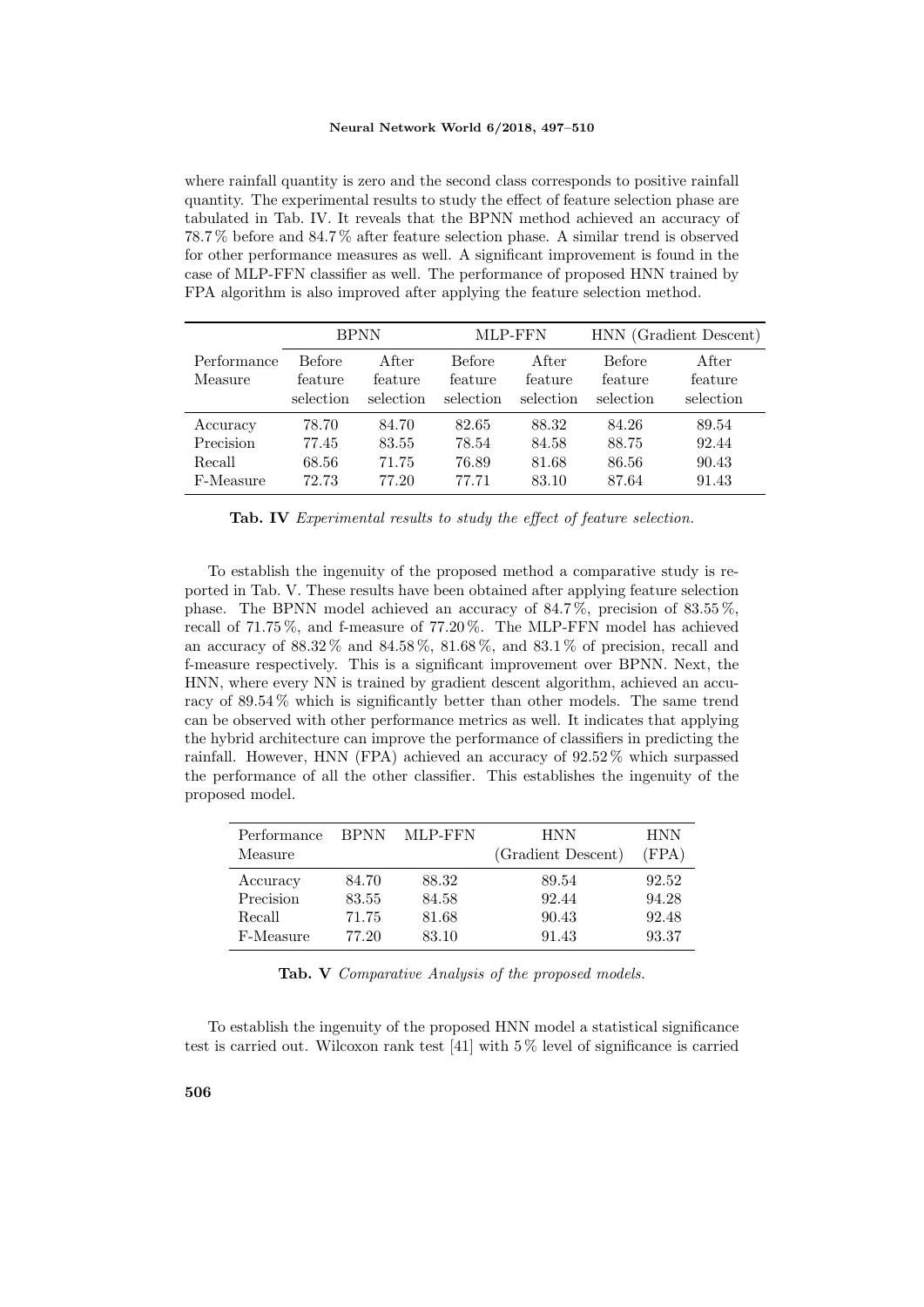#### Chatterjee S., Datta B., Dey N.: Hybrid Neural Network based rainfall. . .

out. The null hypothesis is considered as there is no significant difference between the mean of performance metric values of different groups. On the other hand the alternative hypothesis is that there exists a significant difference. The P-values obtained from HNN vs. MLP-FFN and HNN vs. BPNN are reported in Tab. VI. In all the cases the Null hypothesis is rejected with high confidence. Besides, the P-values indicate that the performance obtained by the proposed model is not random, thereby establishing its ingenuity.

|         | HNN vs. BPNN HNN vs. MLP-FFN |
|---------|------------------------------|
| 2.9E-07 | $2.4E-06$                    |

Tab. VI P-values of Wilcoxon Rank test.

# 5. Conclusion

Rainfall is one of the most important factors that affect the weather condition with a greater extent. It is also plays an important role in natural disasters such as flood, drought etc. Agriculture and farming is heavily dependent on the timings of rainfall. Thus, it would be immensely helpful if the rainfall could be predicted accurately in order to get the benefit of the rainfall in the required sectors and at the same time to prevent natural disasters as well. The current study proposed a novel hybrid neural based approach to build a robust and accurate model for rainfall prediction. The proposed model is tested by using a dataset collected by Dumdum meteorological center situated at state West Bengal of eastern part of India. The hybrid model is supported by a feature selection phase. The experimental results have revealed that the feature selection phase can significantly improve classifier performance for rainfall prediction. Besides, the extensive comparative analysis reveals that the proposed HNN model is highly efficient in predicting rainfall. As a future scope of the study (i) further investigation can be done by increasing the number of ANNs per cluster to observe the effect on time complexity, (ii) a comparative study of the proposed model with other classifiers in different domains of science and engineering can be carried out.

### References

- [1] AHMAD M., MOURSHED M., REZGUI Y. Trees vs Neurons: Comparison between random forest and ANN for high-resolution prediction of building energy consumption. Energy and Buildings. 2017 Jul 15, 147, 77–89, doi: [10.1016/j.enbuild.2017.04.038](http://dx.doi.org/10.1016/j.enbuild.2017.04.038).
- [2] ALAM D., YOUSRI D., ETEIBA M. Flower pollination algorithm based solar PV parameter estimation. Energy Conversion and Management. 2015 Sep 1, 101, 410–22, doi: [10.1016/j.](http://dx.doi.org/10.1016/j.enconman.2015.05.074) [enconman.2015.05.074](http://dx.doi.org/10.1016/j.enconman.2015.05.074).
- [3] AWAN S., ASLAM M., KHAN Z., SAEED H. An efficient model based on artificial bee colony optimization algorithm with Neural Networks for electric load forecasting. Neural Computing and Applications. 2014 Dec 1, 25(7–8), 1967–78, doi: [10.1007/s00521-014-1685-y](http://dx.doi.org/10.1007/s00521-014-1685-y).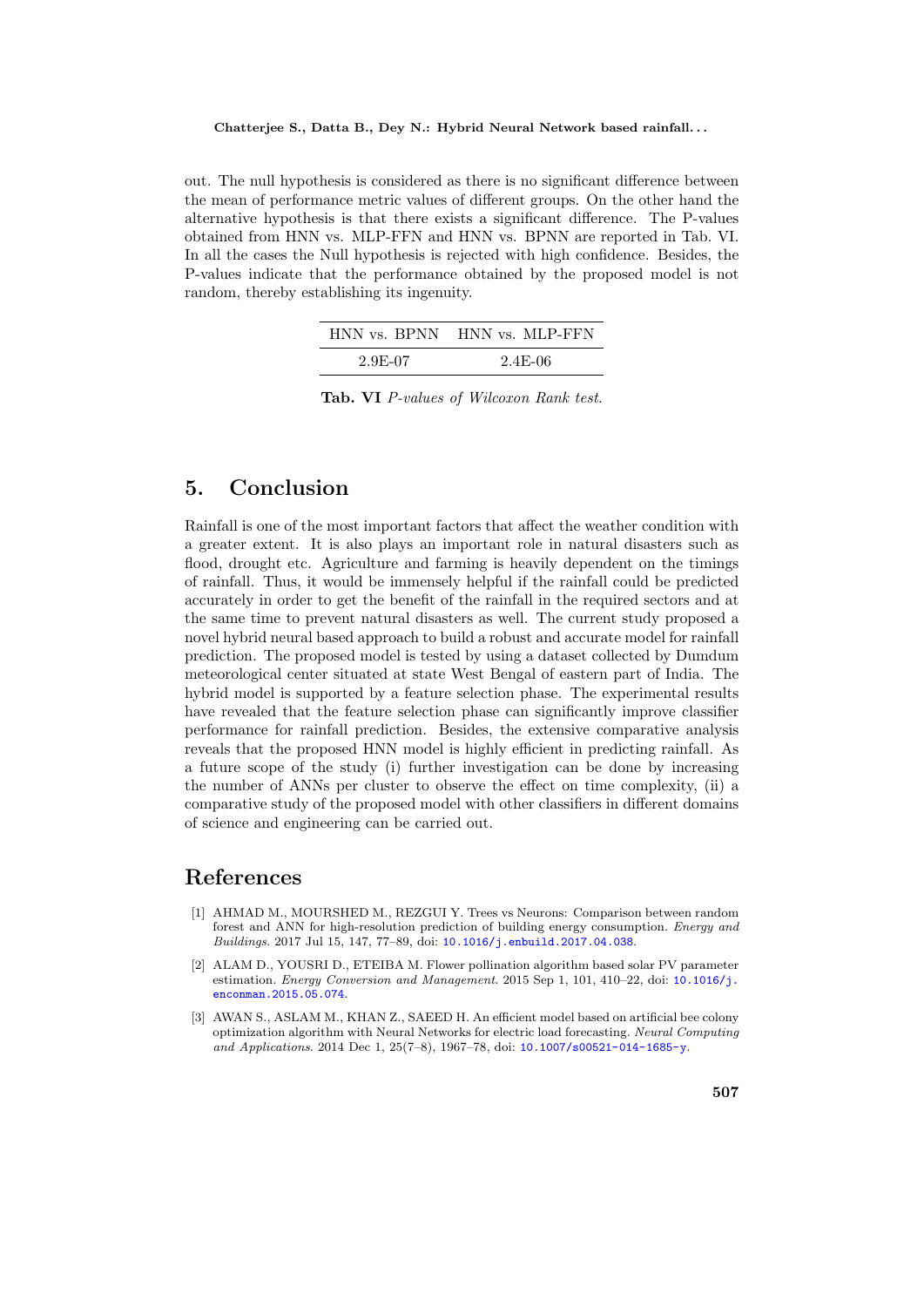- [4] AZAR A., EL-SAID S., BALAS V., OLARIU T. Linguistic hedges fuzzy feature selection for differential diagnosis of Erythemato-Squamous diseases. In Soft computing applications 2013 (pp. 487–500). Springer, Berlin, Heidelberg, doi: [10.1007/978-3-642-33941-7\\_43](http://dx.doi.org/10.1007/978-3-642-33941-7_43)
- [5] BALL R., TISSOT P., ZIMMER B., STERBA-BOATWRIGHT B. Comparison of random forest, artificial neural network, and multi-linear regression: a water temperature prediction case. In Seventh conference on artificial intelligence and its applications to the environmental sciences 2009 Jan 12 (pp. 1–6), doi: [10.1109/emes.2017.7980368](http://dx.doi.org/10.1109/emes.2017.7980368).
- [6] BAUGHMAN D., LIU Y. Neural networks in bioprocessing and chemical engineering. Academic press, 2014 Jun 28, URL: [https://www.elsevier.com/books/neural-networks-in](https://www.elsevier.com/books/neural-networks-in-bioprocessing-and-chemical-engineering/baughman/978-0-12-083030-5)[bioprocessing-and-chemical-engineering/baughman/978-0-12-083030-5.](https://www.elsevier.com/books/neural-networks-in-bioprocessing-and-chemical-engineering/baughman/978-0-12-083030-5)
- [7] BINH H., HANH N., DEY N. Improved cuckoo search and chaotic flower pollination optimization algorithm for maximizing area coverage in wireless sensor networks. Neural computing and applications. 2018 Oct 1, 30(7), 2305–17, doi: [10.1007/s00521-016-2823-5](http://dx.doi.org/10.1007/s00521-016-2823-5).
- [8] CAO Z., CHENG L., ZHOU C., GU N., WANG X., TAN M. Spiking neural network-based target tracking control for autonomous mobile robots. Neural Computing and Applications. 2015 Nov 1, 26(8), 1839–47, doi: [10.1007/s00521-015-1848-5](http://dx.doi.org/10.1007/s00521-015-1848-5).
- [9] CHATTERJEE S., DATTA B., SEN S., DEY N., DEBNATH N. Rainfall prediction using hybrid neural network approach. In Recent Advances in Signal Processing, Telecommunications & Computing (SigTelCom), 2018 2nd International Conference on 2018 Jan 29 (pp. 67–72). IEEE, doi: [10.1109/sigtelcom.2018.8325807](http://dx.doi.org/10.1109/sigtelcom.2018.8325807).
- [10] CHATTERJEE S., GHOSH S., DAWN S., HORE S., DEY N. Forest Type Classification: A hybrid NN-GA model based approach. In Information systems design and intelligent applications 2016 (pp. 227–236). Springer, New Delhi, doi: [10.1007/978-81-322-2757-1\\_23](http://dx.doi.org/10.1007/978-81-322-2757-1_23).
- [11] CHATTERJEE S., SARKAR S., HORE S., DEY N., ASHOUR A., BALAS V. Particle swarm optimization trained neural network for structural failure prediction of multistoried RC buildings. Neural Computing and Applications. 2017 Aug 1, 28(8), 2005–16, doi: [10.](http://dx.doi.org/10.1007/s00521-016-2190-2) [1007/s00521-016-2190-2](http://dx.doi.org/10.1007/s00521-016-2190-2).
- [12] CIANCIO C., AMBROGIO G., GAGLIARDI F., MUSMANNO R. Heuristic techniques to optimize neural network architecture in manufacturing applications. Neural Computing and Applications. 2016 Oct 1, 27(7), 2001–15, doi: [10.1007/s00521-015-1994-9](http://dx.doi.org/10.1007/s00521-015-1994-9).
- [13] DASH R., PANIGRAHY C., SUBUDHI B. A comparison between RNN and RBF NN techniques for the detection of stator inter-turn fault of an induction motor. In Electrical, Electronics, Signals, Communication and Optimization (EESCO), 2015 International Conference on 2015 Jan 24 (pp. 1–7). IEEE, doi: [10.1109/iecr.2010.5720163](http://dx.doi.org/10.1109/iecr.2010.5720163).
- [14] DEHURI S., CHO S. A hybrid genetic based functional link artificial neural network with a statistical comparison of classifiers over multiple datasets. Neural Computing and Applications. 2010 Mar 1, 19(2), 317–28, doi: [10.1007/s00521-009-0310-y](http://dx.doi.org/10.1007/s00521-009-0310-y).
- [15] DUBEY A. Artificial neural network models for rainfall prediction in Pondicherry. International Journal of Computer Applications. 2015 Jan 1, 120(3), doi: [10.5120/21210-3910](http://dx.doi.org/10.5120/21210-3910).
- [16] DUTTA B., RAY A., PAL S., PATRANABIS D. A connectionist model for rainfall predic-tion. Neural Parallel & Scientific Comp. 2009 Mar 1, 17(1), 47-58, doi: [10.12732/npsc](http://dx.doi.org/10.12732/npsc).
- [17] GAO J., WANG J., ZHOU Y. A Novel Fuzzy C-means Clustering Algorithm to Improve the Recognition Accuracy. Science & Engineering Research Support soCiety, 2015 Oct 24, doi: [10.14257/astl.2015.111.44](http://dx.doi.org/10.14257/astl.2015.111.44).
- [18] GUYON I., ELISSEEFF A. An introduction to variable and feature selection. *Journal of* machine learning research. 2003, 3(Mar), 1157–82, doi: [10.1007/978-981-10-4965-1\\_1](http://dx.doi.org/10.1007/978-981-10-4965-1_1)
- [19] GAO S., NING B., DONG H. Adaptive neural control with intercepted adaptation for timedelay saturated nonlinear systems. Neural Computing and Applications. 2015 Nov 1, 26(8), 1849–57, doi: [10.1007/s00521-015-1855-6](http://dx.doi.org/10.1007/s00521-015-1855-6).
- [20] GOLASOWSKI M., LITSCHMANNOVÁ M., KUCHAŘ Š., PODHORÁNYI M., MARTI-NOVIC J. Uncertainty modelling in Rainfall-Runoff simulations based on parallel Monte Carlo method. Neural Network World. 2015 Jul 14, 25(3), 267–86, doi: [10.14311/nnw.2015.](http://dx.doi.org/10.14311/nnw.2015.25.014) [25.014](http://dx.doi.org/10.14311/nnw.2015.25.014).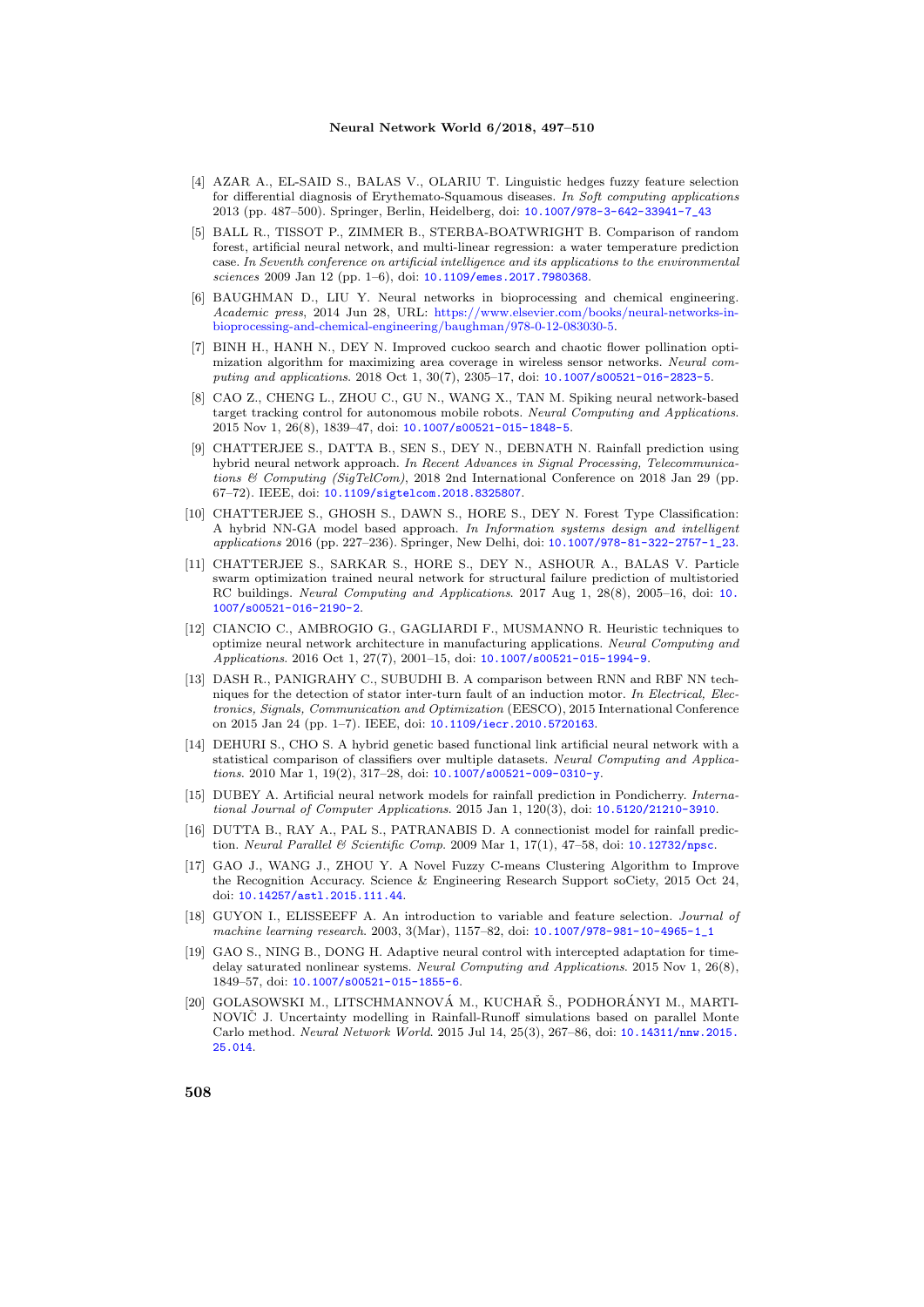#### Chatterjee S., Datta B., Dey N.: Hybrid Neural Network based rainfall. . .

- [21] HAN J., PEI J., KAMBER M. Data mining: concepts and techniques. *Elsevier*, 2011 Jun 9, doi: [10.1016/b978-0-12-381479-1.00001-0](http://dx.doi.org/10.1016/b978-0-12-381479-1.00001-0)10.1016/b978-0-12-381479-1.00001-0
- [22] HARTIGAN J., WONG M. Algorithm AS 136: A k-means clustering algorithm. Journal of the Royal Statistical Society. Series C (Applied Statistics). 1979 Jan 1, 28(1), 100–8, doi: [10.2307/2346830](http://dx.doi.org/10.2307/2346830).
- [23] HUNG N., BABEL M., WEESAKUL S., TRIPATHI N. An artificial neural network model for rainfall forecasting in Bangkok, Thailand. Hydrology and Earth System Sciences, 2009 Aug 7, 13(8), 1413–25, doi: [10.5194/hessd-5-183-2008](http://dx.doi.org/10.5194/hessd-5-183-2008).
- [24] JAGATHEESAN K., ANAND B., SAMANTA S., DEY N., SANTHI V., ASHOUR A., BALAS V. Application of flower pollination algorithm in load frequency control of multiarea interconnected power system with nonlinearity. Neural Computing and Applications. 2017 Dec 1, 28(1):475-88, doi: [10.1007/s00521-016-2361-1](http://dx.doi.org/10.1007/s00521-016-2361-1).
- [25] JAIN A. Data clustering: 50 years beyond K-means. Pattern recognition letters. 2010 Jun 1, 31(8), 651–66, doi: [10.1016/j.patrec.2009.09.011](http://dx.doi.org/10.1016/j.patrec.2009.09.011).
- [26] KAMAL S., DEY N., ASHOUR A., RIPON S., BALAS V., KAYSAR M. FbMapping: An automated system for monitoring Facebook data. Neural Network World. 2017, 27(1), 27, doi: [10.14311/nnw.2017.27.002](http://dx.doi.org/10.14311/nnw.2017.27.002).
- [27] KARAYIANNIS N., VENETSANOPOULOS A. Artificial neural networks: learning algorithms, performance evaluation, and applications. Springer Science & Business Media, 2013 Jun 29, URL: [https://www.springer.com/in/book/9780792392972.](https://www.springer.com/in/book/9780792392972)
- [28] LAZAREVSKA M., KNEZEVIC M., CVETKOVSKA M., TROMBEVA-GAVRILOSKA A. Application of artificial neural networks in civil engineering. Tehnički vjesnik. 2014 Dec 21, 21(6), 1353–9, URL: [https://hrcak.srce.hr/131329.](https://hrcak.srce.hr/131329)
- [29] MACINTYRE J. Applications of neural computing in the twenty-first century and 21 years of Neural Computing & Applications. Neural Computing and Applications. 2013 Sep 1, 23(3-4), 657–65, doi: [10.1007/s00521-013-1471-2](http://dx.doi.org/10.1007/s00521-013-1471-2).
- [30] MAREN A., HARSTON C., PAP R. Handbook of neural computing applications. Academic Press, 2014 May 10, URL: [https://www.elsevier.com/books/handbook-of-neural-computing](https://www.elsevier.com/books/handbook-of-neural-computing-applications/maren/978-0-12-546090-3)[applications/maren/978-0-12-546090-3.](https://www.elsevier.com/books/handbook-of-neural-computing-applications/maren/978-0-12-546090-3)
- [31] MIRJALILI S., SAREMI S., MIRJALILI S. Designing evolutionary feedforward neural networks using social spider optimization algorithm. Neural Computing and Applications. 2015 Nov 1, 26(8), 1919–28, doi: [10.1007/s00521-015-1847-6](http://dx.doi.org/10.1007/s00521-015-1847-6).
- [32] MØLLER M. A scaled conjugate gradient algorithm for fast supervised learning. Neural networks. 1993 Jan 1, 6(4), 525–33, doi: [10.7146/dpb.v19i339.6570](http://dx.doi.org/10.7146/dpb.v19i339.6570).
- [33] NANDA S., TRIPATHY D., NAYAK S., MOHAPATRA S. Prediction of rainfall in India using Artificial Neural Network (ANN) models. International Journal of Intelligent Systems and Applications. 2013 Nov 1, 5(12), 1, doi: [10.5815/ijisa.2013.12.01](http://dx.doi.org/10.5815/ijisa.2013.12.01).
- [34] NAYAK D., MAHAPATRA A., MISHRA P. A survey on rainfall prediction using artificial neural network. International Journal of Computer Applications. 2013 Jan 1, 72(16), doi: [10.](http://dx.doi.org/10.5120/12580-9217) [5120/12580-9217](http://dx.doi.org/10.5120/12580-9217).
- [35] RACZKO E., ZAGAJEWSKI B. Comparison of support vector machine, random forest and neural network classifiers for tree species classification on airborne hyperspectral APEX images. European Journal of Remote Sensing. 2017 Jan 1, 50(1), 144–54, doi: [10.1080/](http://dx.doi.org/10.1080/22797254.2017.1299557) [22797254.2017.1299557](http://dx.doi.org/10.1080/22797254.2017.1299557).
- [36] ROJAS R. Neural networks: a systematic introduction. Springer Science & Business Media, 2013 Jun 29, URL: [https://www.springer.com/in/book/9783540605058.](https://www.springer.com/in/book/9783540605058)
- [37] SIDDIQUEE M., HOSSAIN M. Development of a sequential Artificial Neural Network for predicting river water levels based on Brahmaputra and Ganges water levels. Neural Computing and Applications. 2015 Nov 1, 26(8), 1979–90, doi: [10.1007/s00521-015-1871-6](http://dx.doi.org/10.1007/s00521-015-1871-6).
- [38] SOCHA K., BLUM C. An ant colony optimization algorithm for continuous optimization: application to feed-forward neural network training. Neural Computing and Applications. 2007 May 1, 16(3), 235–47, doi: [10.1007/s00521-007-0084-z](http://dx.doi.org/10.1007/s00521-007-0084-z).